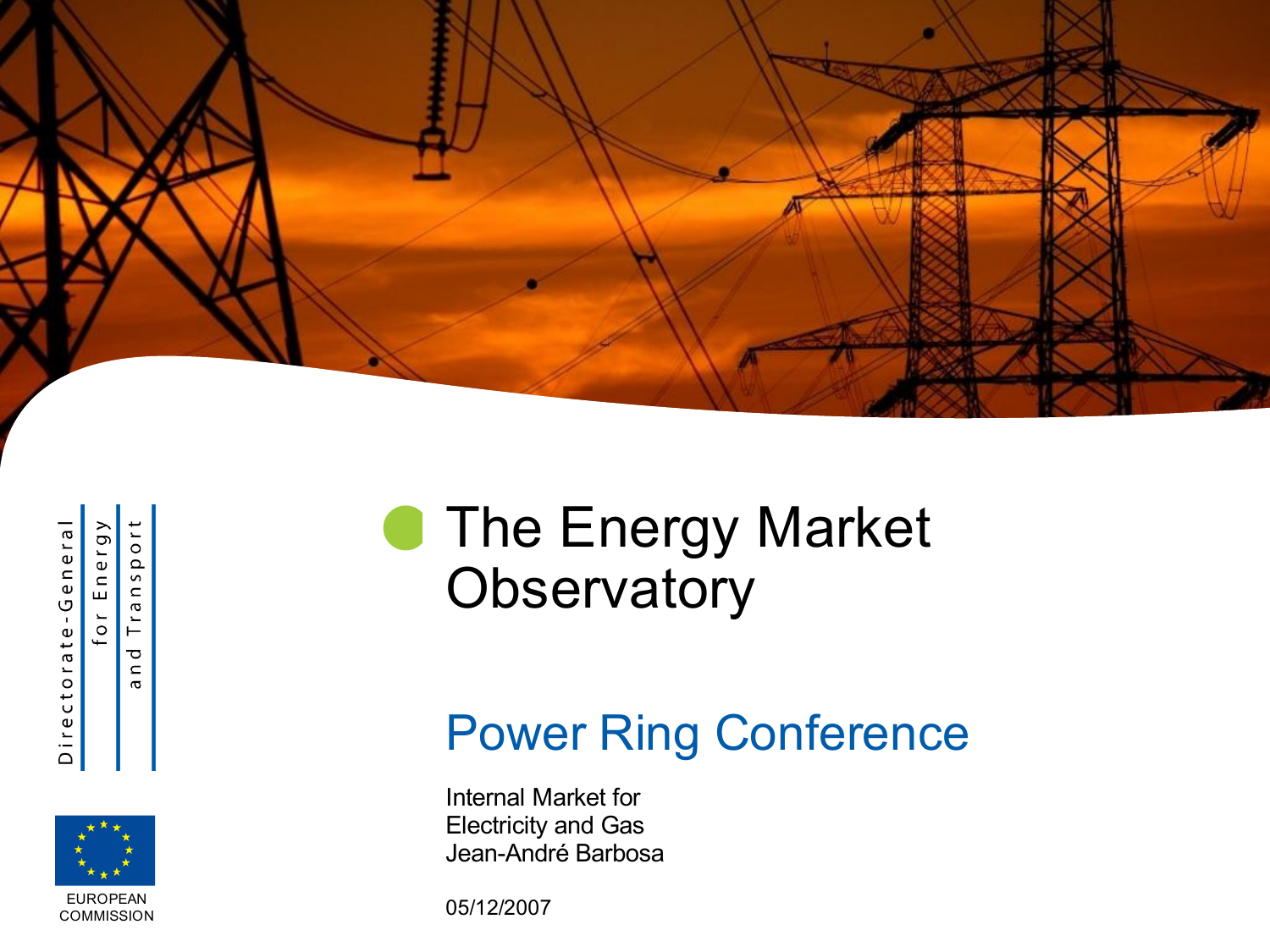# **Background**

. "An Energy Policy for Europe", adopted by the ● Commission on 10 January 2007<br>Action Plan annexed to the Presi<br>● Conclusions of the European Cou Action Plan annexed to the Presidency

- Conclusions of the European Council of 8/9 March 2007*.*
	- European Parliament's Resolution of 14
- ا<br>ا December 2006



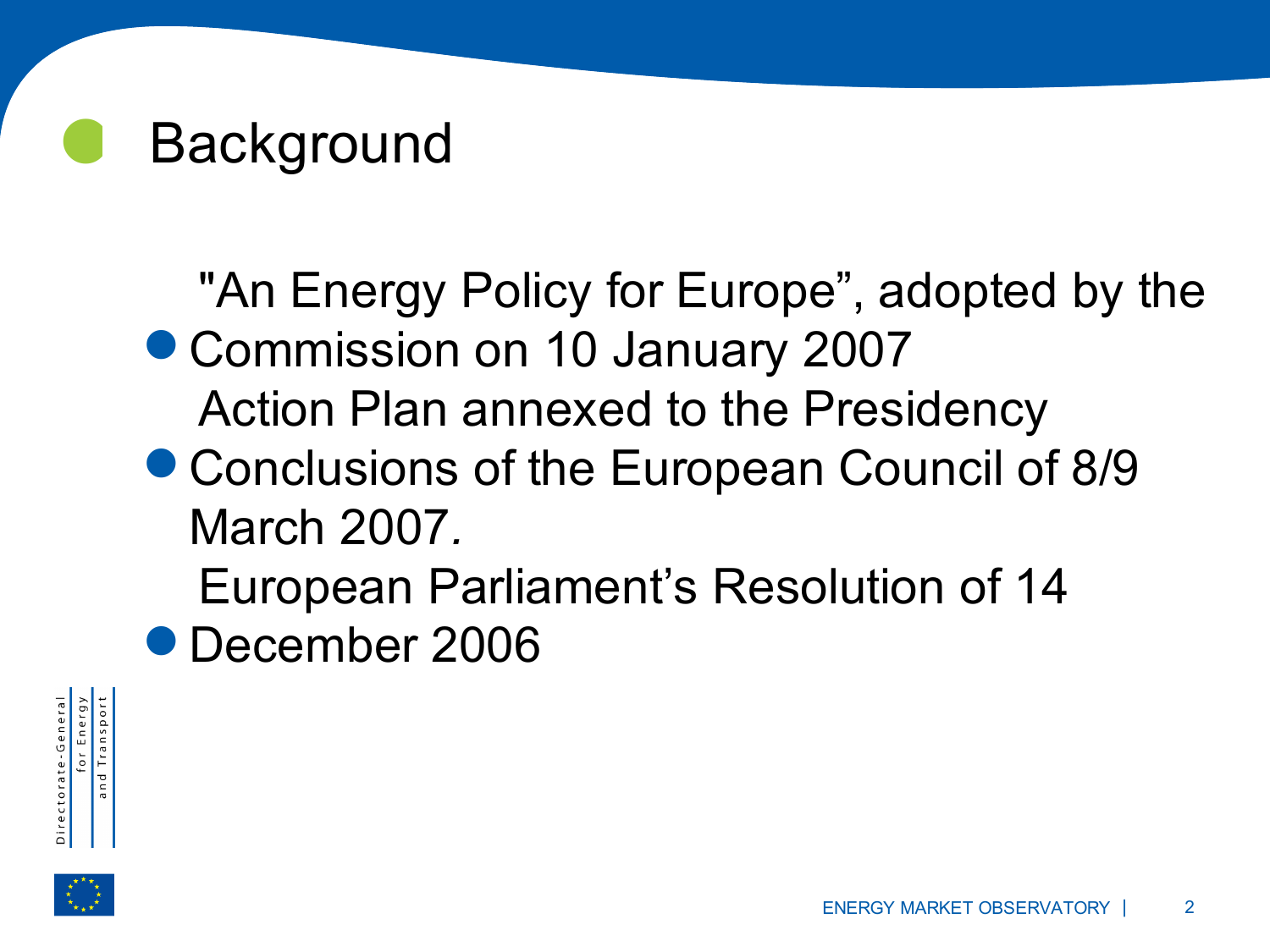# Broad objective

.<br>.<br>. *"undertake core functions regarding Europe's energy demand and supply, notably increasing transparency regarding the future investments needs in the EU for electricity and gas infrastructure and generation facilities and, via benchmarking and the exchange of best practise, the success of Member States in ensuring that their energy mix evolves in a manner that contributes effectively to the EU's energy goals."*



for Energy<br>and Transport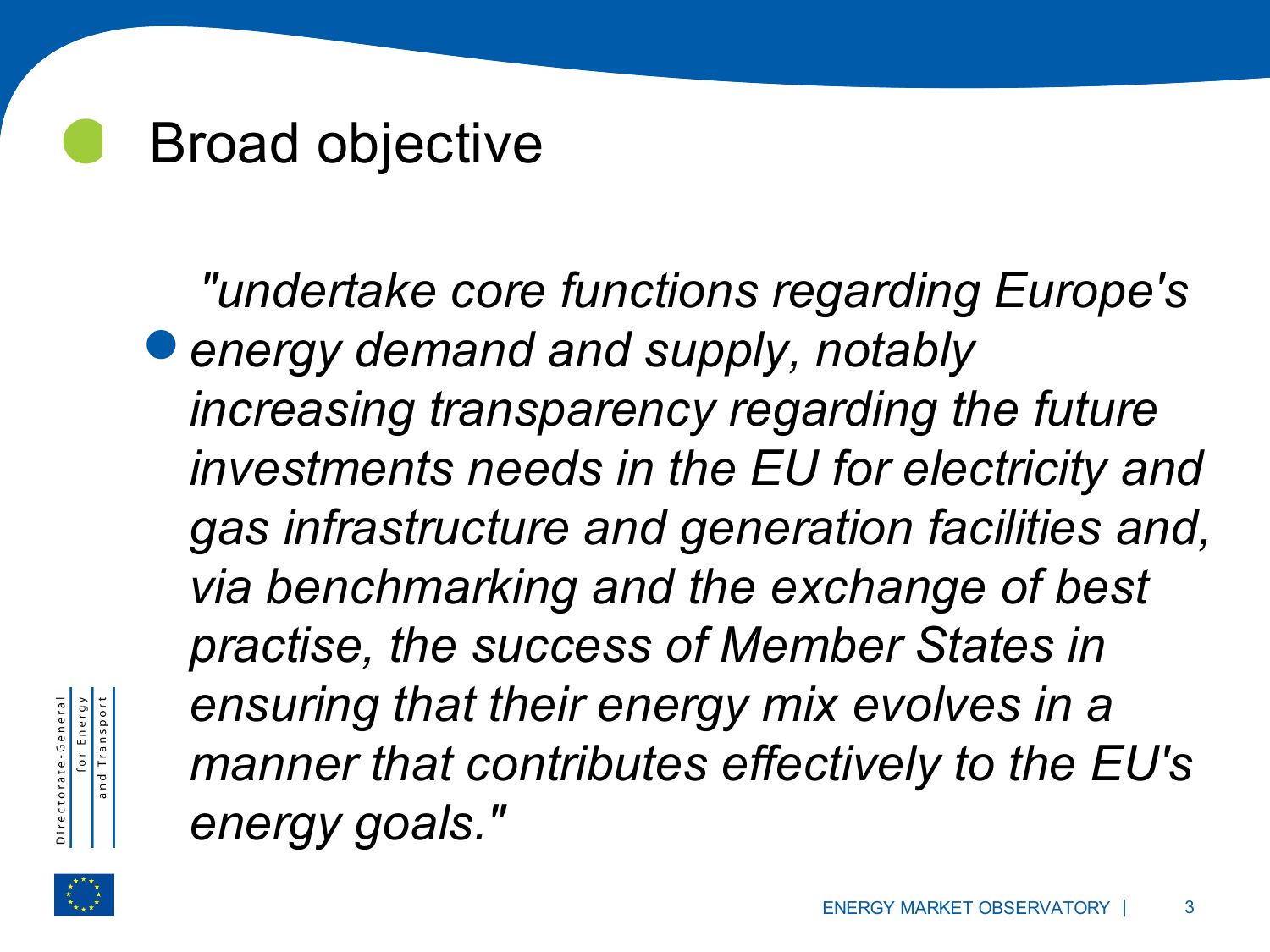# Tasks of the observatory (1)

offer a one-stop shop for the large collection of

- .<br>.<br>. information, . assess with view to simplifying, Member States'
- obligations, in the field of energy in relation to various existing legal instruments, .
	- integrate such information with other sources of energy
- information, and incorporating them as much as possible in the EMOS data base, . provide an overall review and assessment mechanism
- for this information to enable a periodic analysis of the energy situation and its evolution, particularly in respect of: evolution of the energy mix, penetration of renewable, present and future level of investments etc... . allow for a cross-sectoral approach to energy-related information,



for Energy<br>and Transport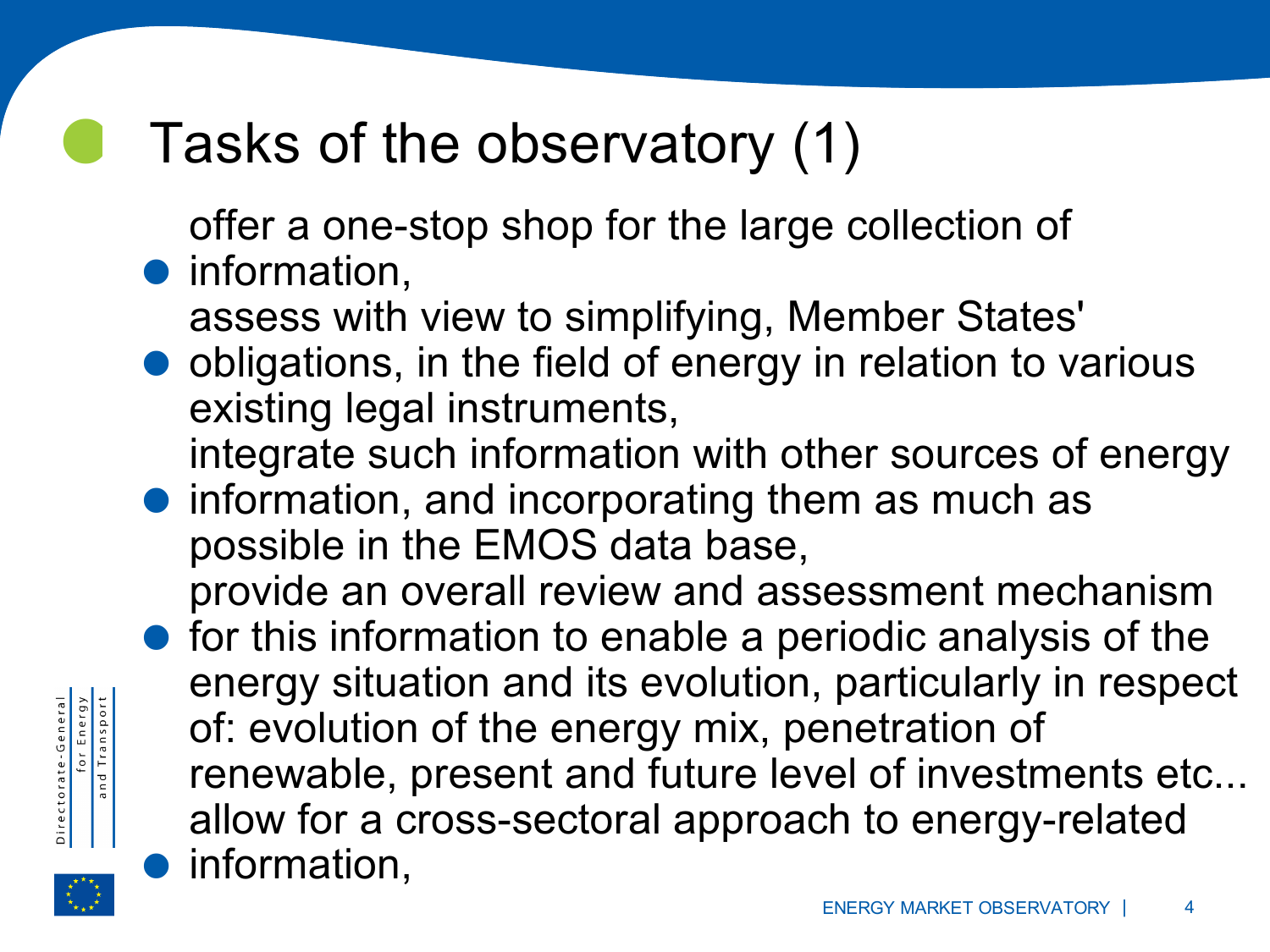# Tasks of the observatory (2) .<br>.<br>.

develop benchmarking exercises and exchange of best practices between Member States,

- ensure support and supply information to the Gas
- . Coordination Group, the Oil Supply Group, the Network of Energy Correspondents, Council Working Groups, EP Committees, and other EU bodies as appropriate, . enhance cooperation with international agencies such
- as the IEA, and international financial institutions, . include data and information from EU energy suppliers
	- and third countries to provide an international perspective to energy issues.
- . A specific task of the Observatory will be to provide input for the preparation of the Strategic EU Energy Review, due by the end of 2008



for Energy<br>and Transport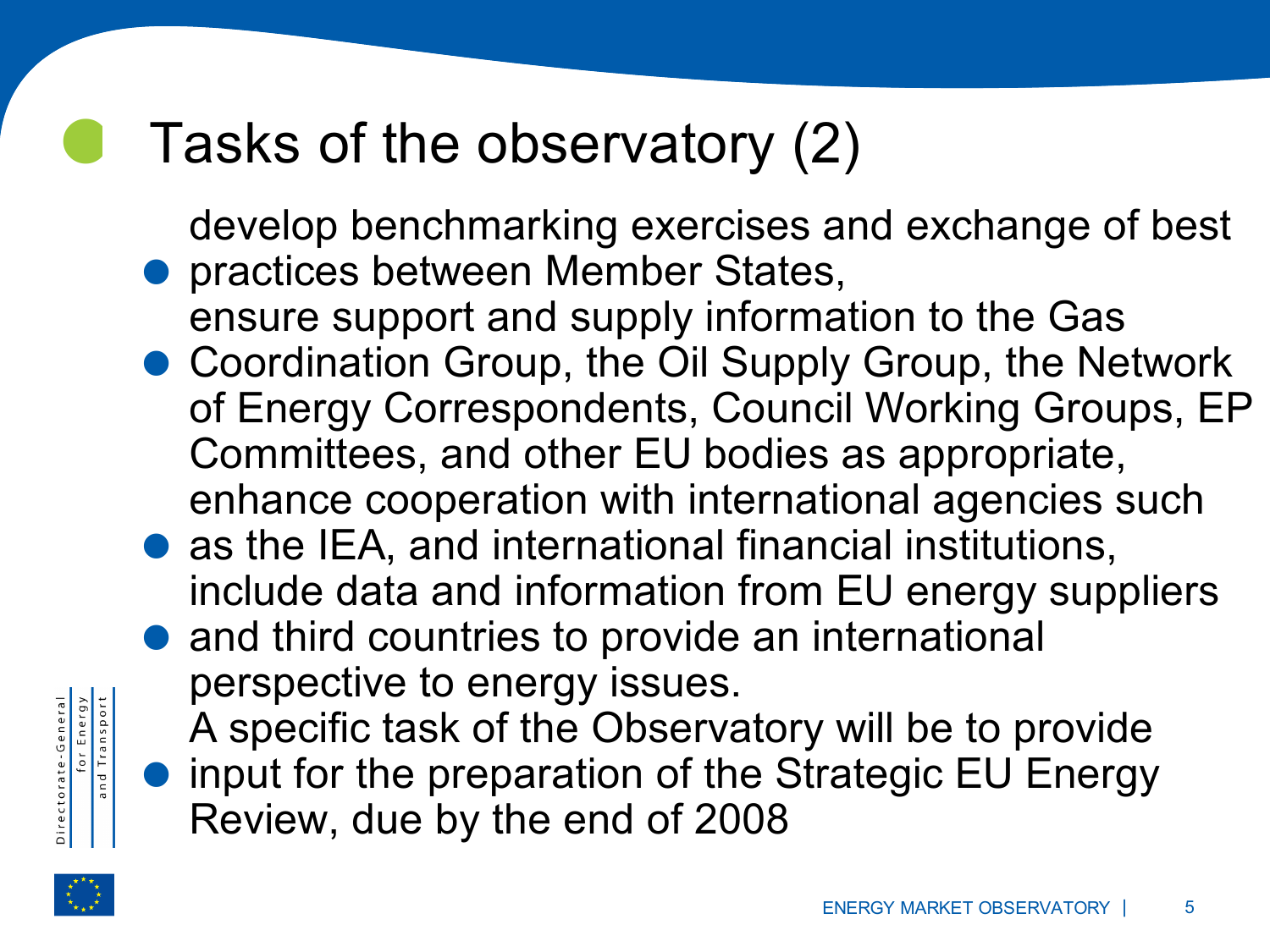# The origins of EMOS

Developed as a preparatory action started in

- ...<br>●2 2004, aiming at monitoring the supply of gas and oil in EU ة<br>ا •
	- EMOS will enter into production in the next
	-

Additional functionalities to be added by March

■ weeks<br>Addition<br>2008 ● 2008 .<br>.<br>.

EMOS now constitutes the backbone of newly

created Energy Observatory (unit C4)





for Energy<br>I Transport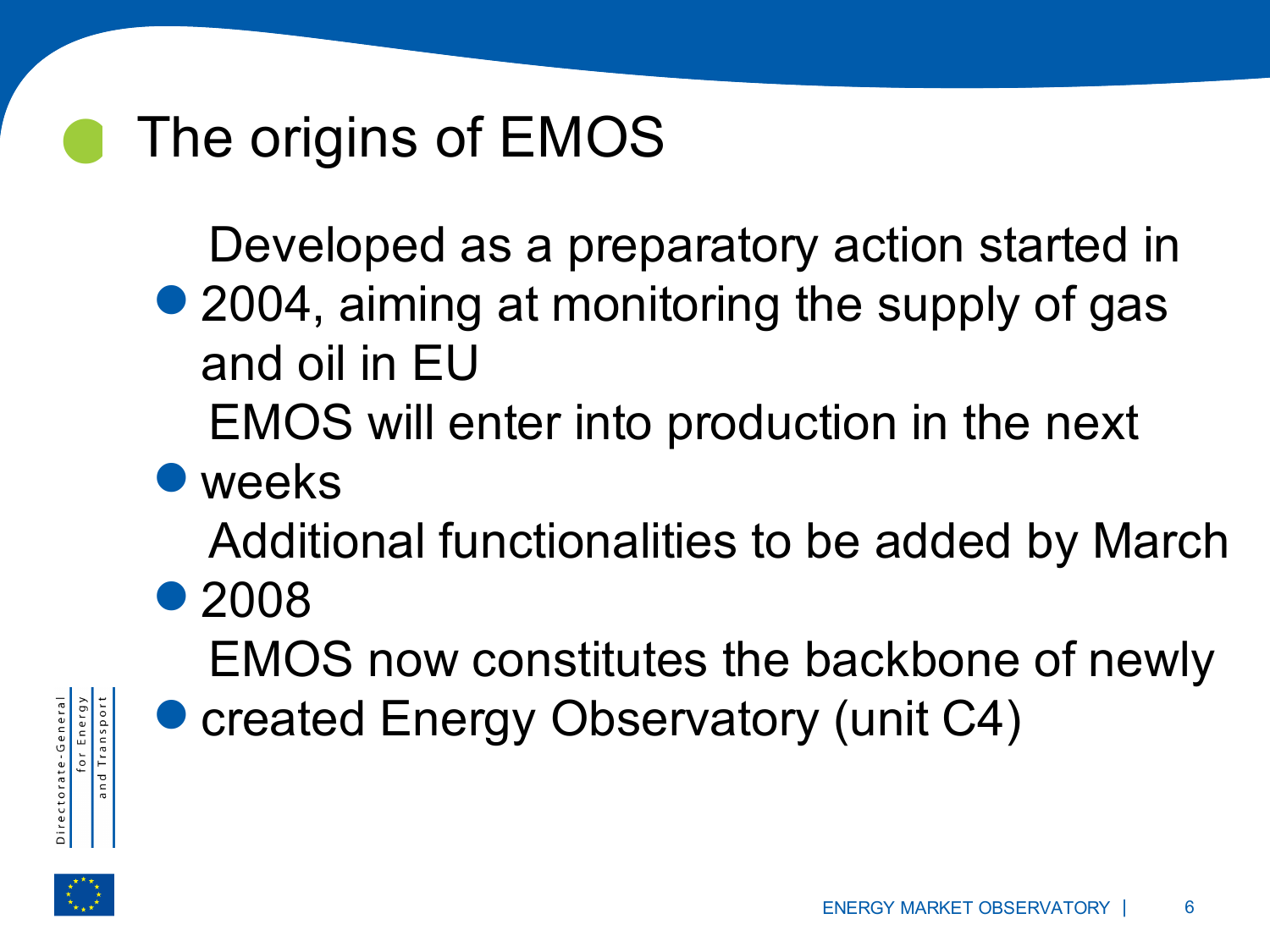## What is EMOS ?

An energy markets "database of databases"

- vv<br>. under Oracle + a reporting tool under software Business Objects, coupled with geospatial representation tool in TREN GIS .<br>.<br>● i
	- Contains data tables on volumes, prices,
	- indices…

Covers EU27 + Norway + neighborhood countries

- . + worldwide key data **.**<br>. Covers mainly Oil, Gas, Electricity
- . 13 Providers, 188 regularly updated files, 5GB for Energy<br>and Transport currently, 10s of millions of datalines + a documents library

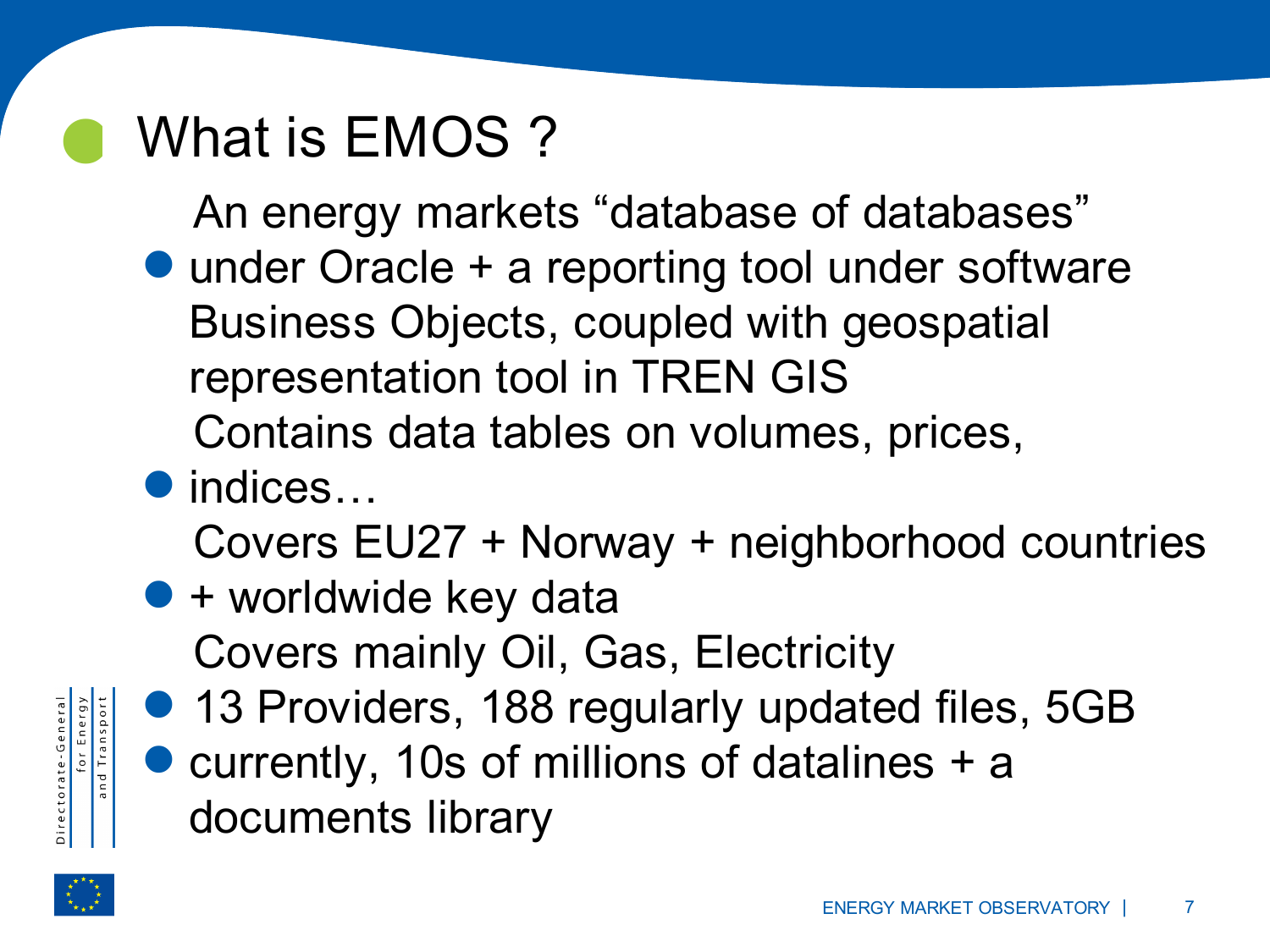#### $\bullet$ The global benefits of EMOS

#### **A) Tested and selected resources**

- 1. complementary resources covering oil, products, gas and power
- 2. focus on the data that matter for Europe's energy markets policy-makers and analysts
- 3. in the case of copyrighted data, user access is controlled to ensure copyright protection

#### **B) Improved and consistent data collection**

- 1. Tested and selected resources
- 2. Automated and regular data collection
- 3. New functionalities and ergonomy
- 4. Security,flexibility and scalability



for Energy<br>and Transport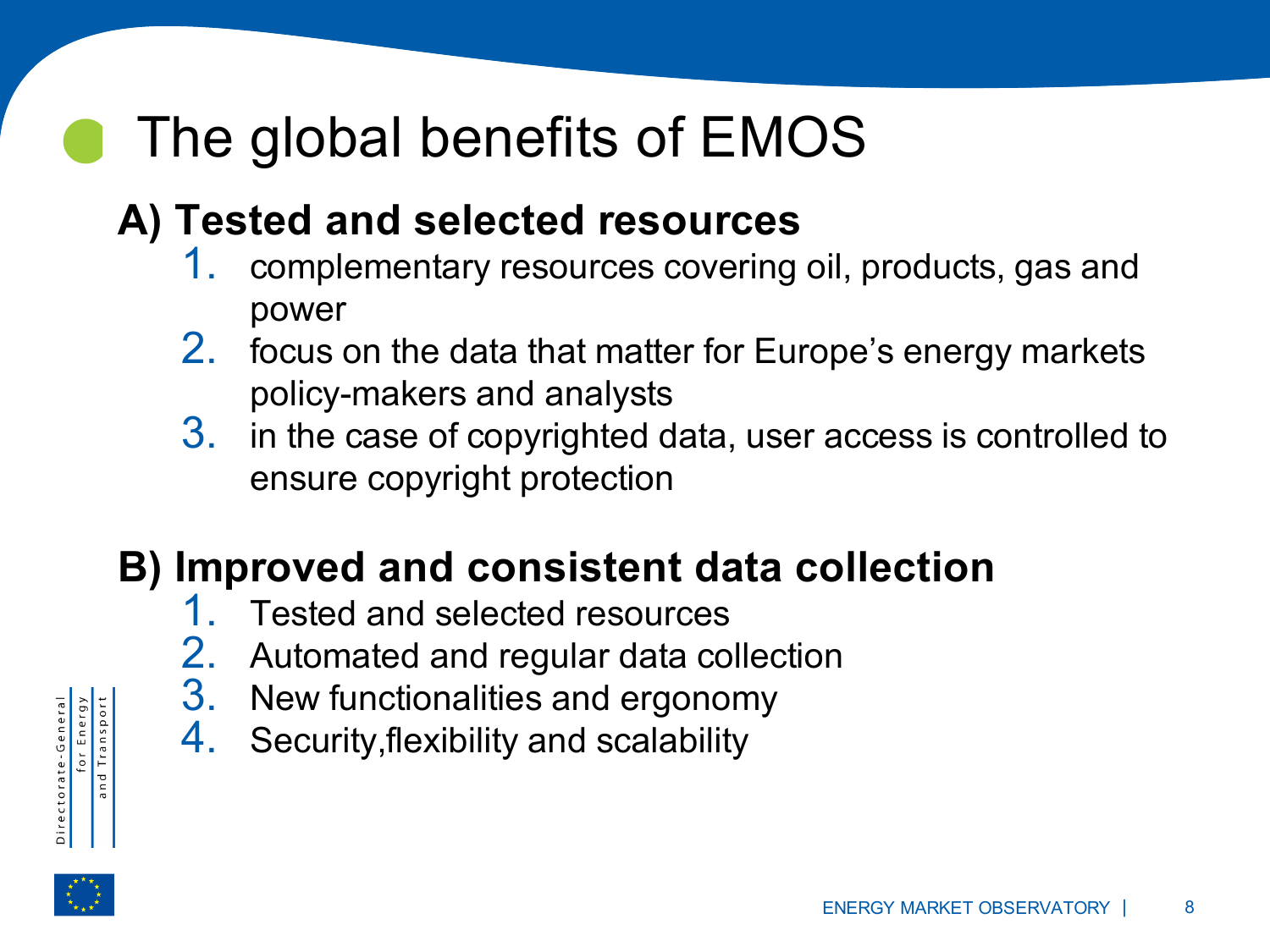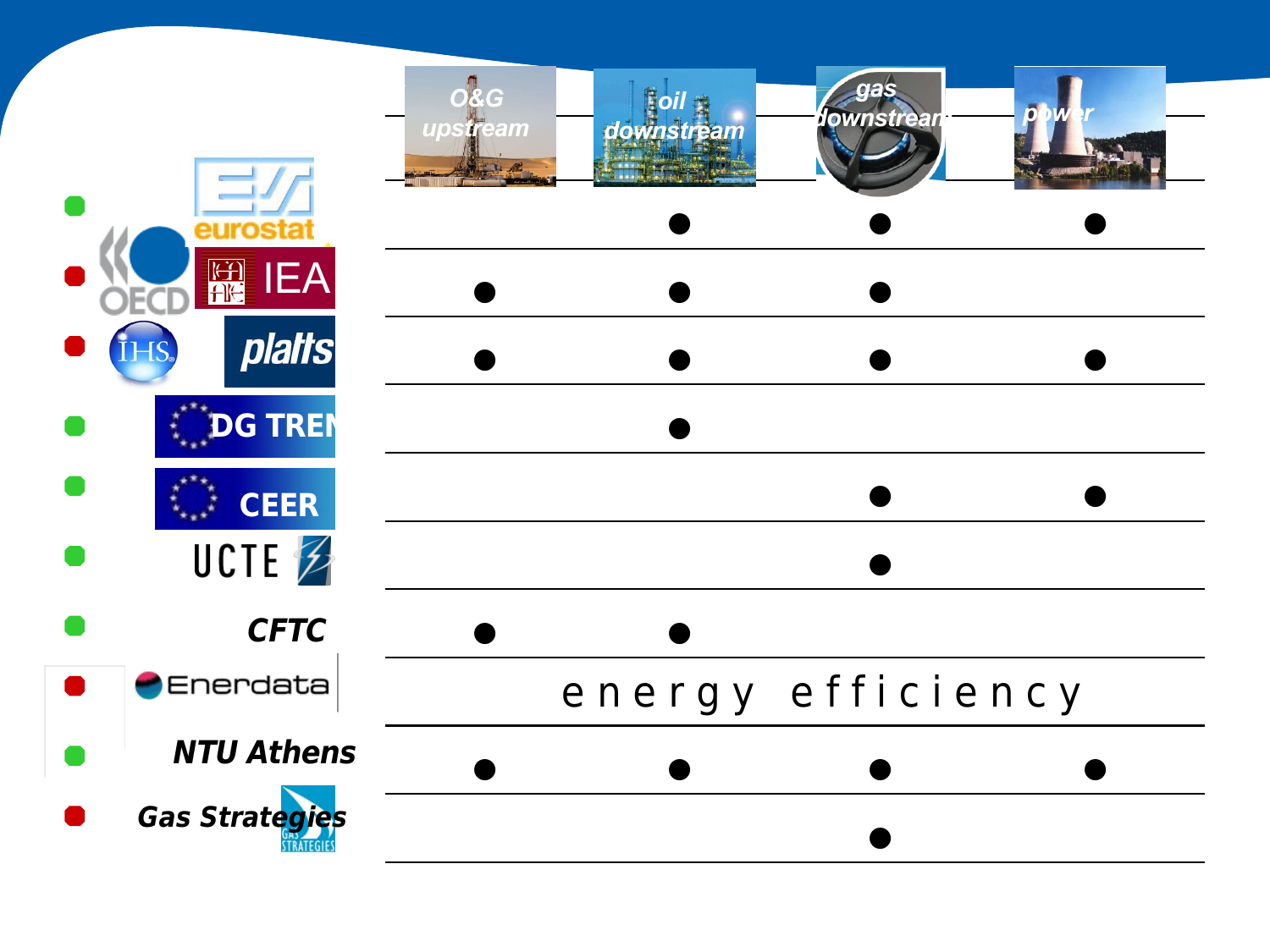# What EMOS offers

Integrated access to data from multiple

- .<br>.<br>. sources (one-stop-shopping), including new ones to TREN staff **.**<br>اه
	- Simplification of TREN reporting (e.g. Bulletin
- Pétrolier)<br>Enhance

Enhanced data processing possibilities



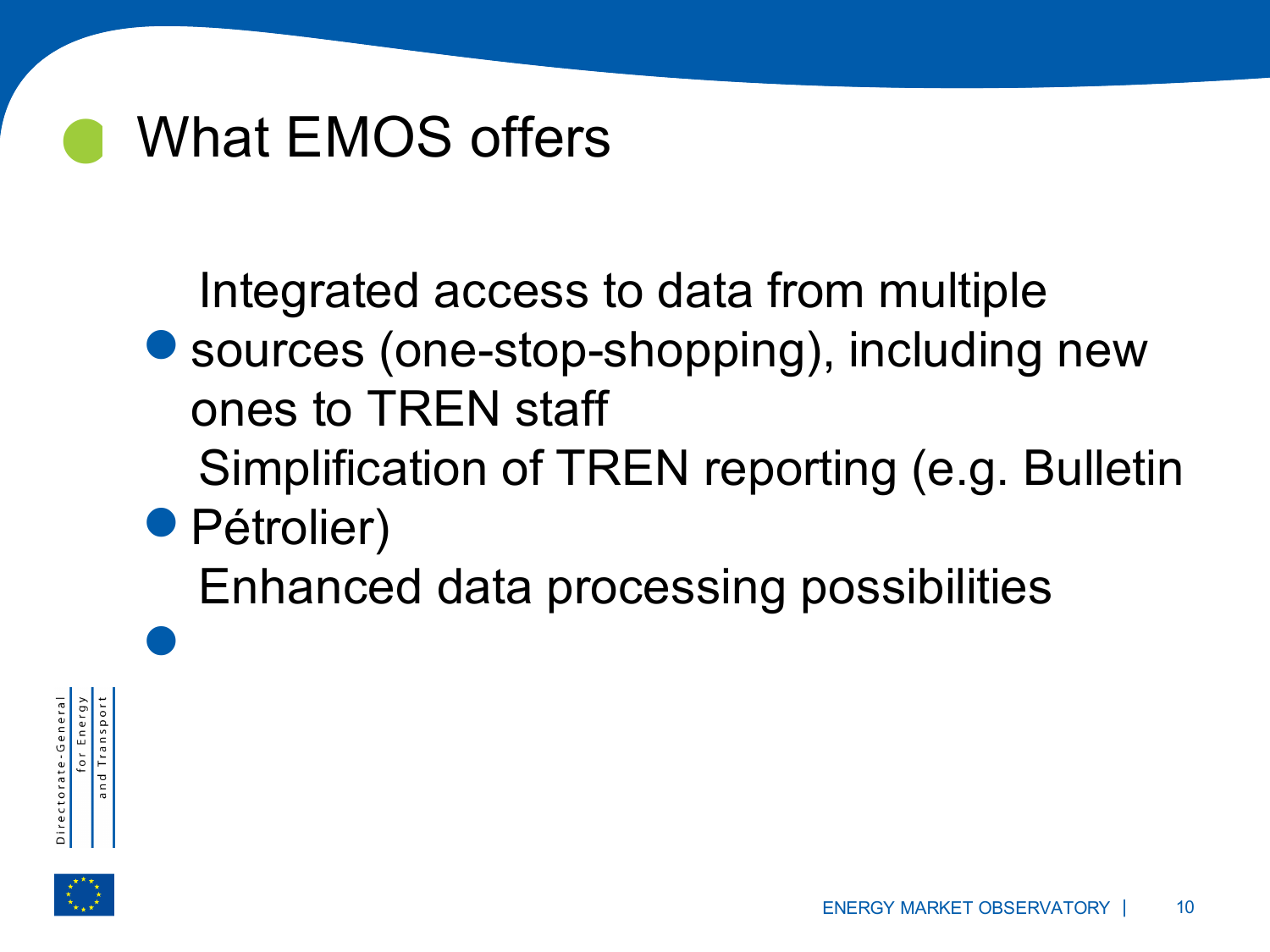# Expansion possibilities

- 1. oil & gas reserves by country and type, refining infrastructure
- 2. document management, advanced search
- 3. additional fuels: nuclear, coal, biofuels, renewables
- 4. additional TSOs (Nordel, National Grid…)
- 5. add new countries in line with European expansion
- 6. geographical information system for pipelines



for Energy<br>and Transport